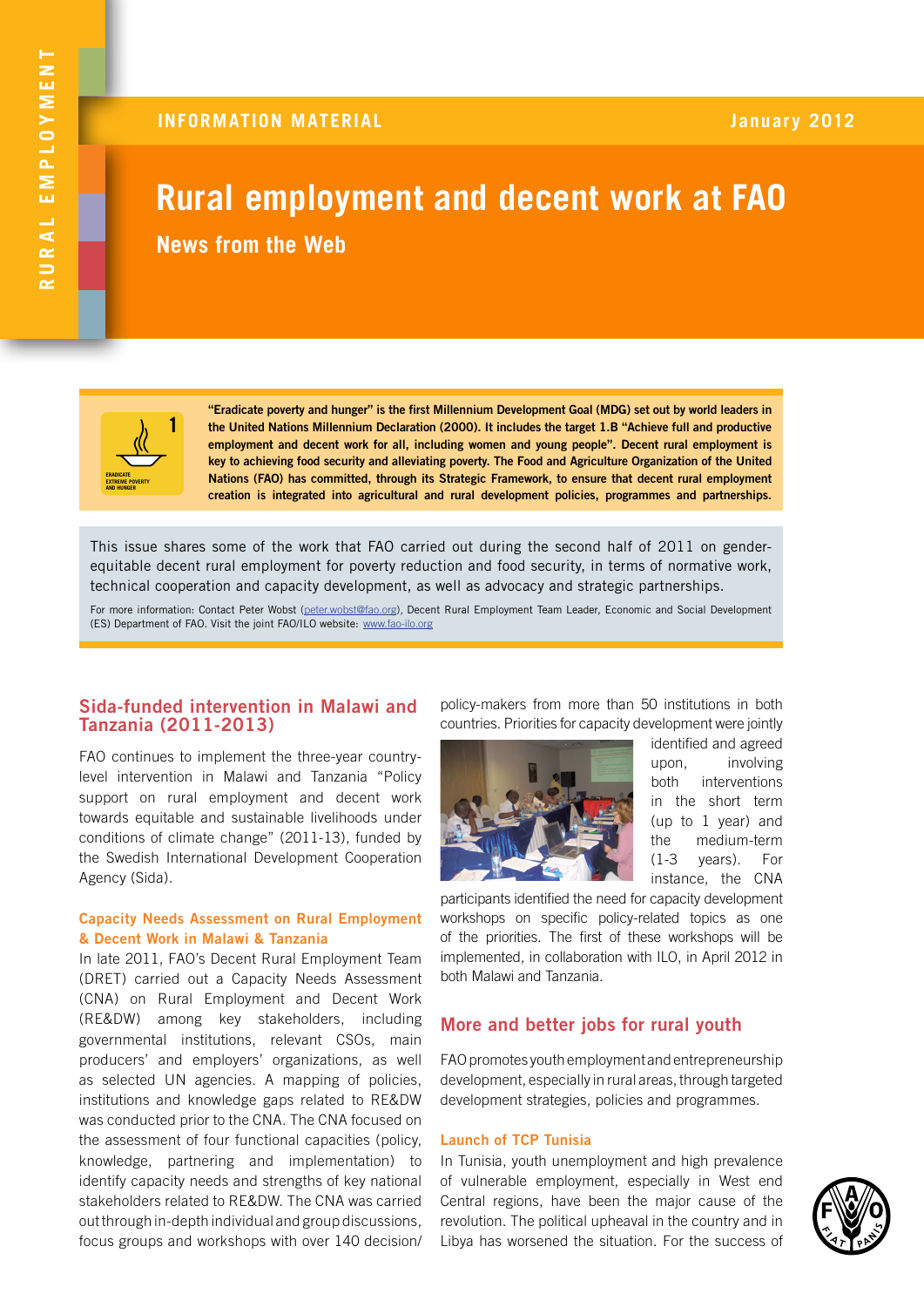the democratic transition process the Government of Tunisia needs to effectively respond to this situation. To support this process, FAO has launched, jointly with APIA (Agénce de Promotion des Investissements Agricoles), an emergency technical support project for the creation of micro-enterprises in the agricultural sector for young vulnerable people.

The project will train the beneficiaries using the



Junior Farmer Field and Life Schools (JFFLS) m e thodology and will support national and local institutions to build their

capacities in the field of employment and to develop a long term program for job creation in agriculture. For more information: [www.fao-ilo.org](http://www.fao-ilo.org/news-ilo/detail/en/news/94268/icode/?no_cache=1)

# **UNIDO General Conference – Youth Participation in the Inclusive Economic Development of the Arab Region**

The year 2011 started with a series of dramatic changes in the Middle East and North Africa Region. These are believed to be the result of unequal access to economic opportunities and social welfare as well as high unemployment rates, mainly among the youth. Over the next decade, the Arab economies are expected to provide gainful employment to millions of people, to alleviate poverty, and to address food and water insecurity. The changes occurring in the region have convinced the United Nations Development Group (UNDG), together with regional and specialized institutions, to put youth and development at the top of the agenda to accelerate programmes for job creation and to sustain inclusive economic growth patterns. Within this context, UNIDO organized an Expert Group Meeting and an Arab Round Table in which FAO participated. The meeting aimed to discuss the opportunities and challenges for youth entrepreneurship, and to identify strategic responses that effectively ensure youth participation in the economic development and growth in the region.

For more information: [www.unido.org](www.unido.org/fileadmin/user_media/UNIDO_Worldwide/Arab_Programme/3511_1111%20english%20Round%20Table.pdf)

## **Preventing and reducing child labour**

# **Supporting stakeholders in Mali to address child labour in agriculture**

In January 2011, FAO and the ILO, on behalf of the International Partnership for Cooperation on Child Labour in Agriculture (IPCCLA), brought agricultural and labour stakeholders together to develop a joint roadmap for addressing child labour in agriculture. In June 2011, the Government of Mali approved a national plan to eliminate child labour by 2020, placing child labour high on the political agenda.

In support of the implementation of the roadmap, the Partnership organized action research on child labour in the rice and cotton value chains. The study revealed that the majority of children, aged 5-17, were working (97% in cotton- and 75% in riceproducing areas). Both boys and girls were involved from crop production to processing, mainly in weeding, sowing, ploughing and harvesting, whereas rice transplanting and household chores were mainly done by girls. The study found a negative impact of child labour on school participation and health.

Technologies and practices with the potential to reduce child labour identified in the study included the proper training of work oxen, mechanized rice planters and seeders, reduction of pesticides (Integrated Production and Pest Management) and pooling of equipment and services, e.g. animal keeping. Group-based learning promoted in Farmer Field Schools (FFS) was identified as an efficient tool to promote adoption of new technologies and practices.

To start turning recommendations into action, the Ministry of Agriculture led the organization of a national workshop on child labour in agriculture in December 2011 (supported by the National Child

Labour Unit, FAO and the ILO). A mechanism was also proposed to monitor the implementation of the 2012 joint workplan



developed at the workshop. FAO aims to support specific activities in the workplan such as the integration of child labour concerns in FFS, agricultural training centres or youth vocational training camps, and the piloting of alternative agricultural technologies and practices.

# **FAO-ILO good practice guide for addressing child labour in fisheries & aquaculture: policy & practice** FAO and the ILO have released the preliminary version of a guidance document that aims to help



policymakers and government authorities tackle the issue of child labour in fisheries and aquaculture. Activities in which children engage can range from actively fishing, cooking on boats, bailing water, diving for reef fish or to free snagged nets, herding fish into nets, peeling shrimp

or cleaning fish and crabs, repairing nets, sorting, unloading, and transporting catches, and processing or selling fish. While some of these activities are dangerous, others are not. The guidance document aims to help in distinguishing between acceptable forms of children's work in fisheries and child labour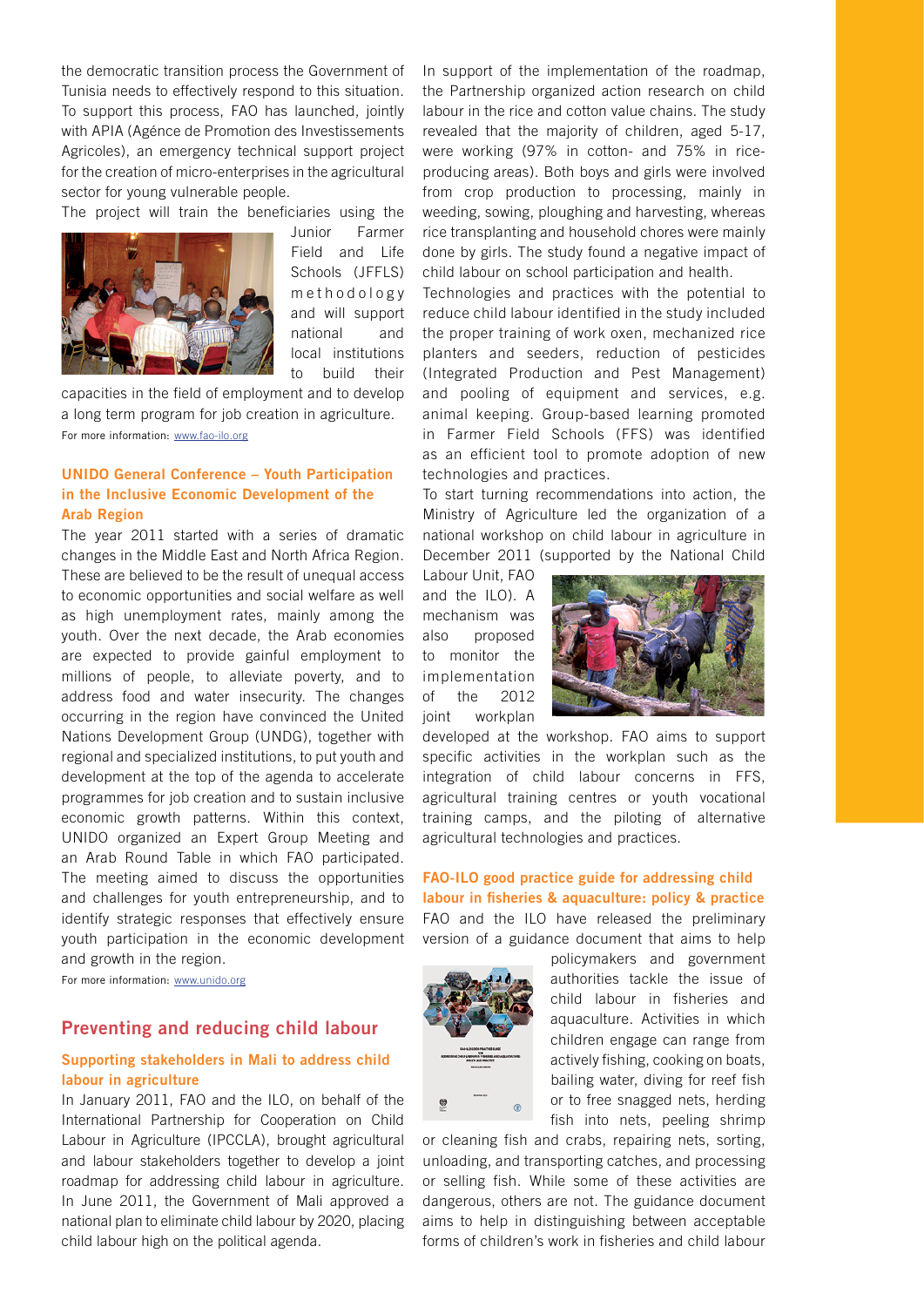that is harmful to children's healthy development and education. It also provides practical suggestions for mainstreaming child labour considerations into relevant policies, strategies and action plans. FAO is currently seeking public feedback on this document. For more information: [www.fao-ilo.or](http://www.fao-ilo.org/fileadmin/user_upload/fao_ilo/pdf/FAO-ILOGuidelines_child_labour_in_fisheries_and_aquaculture_Policy_practice_Preliminary_version.pdf)g

## **Other news …**

# **Expert and Inter-agency Meeting on "Broadening coherence & collaboration for rural development through employment and decent work"**

In November 2011, FAO participated in the Expert and Inter-agency Technical Meeting on "Broadening coherence and collaboration for rural development through employment and decent work" held at IFAD Headquarters in Rome, Italy. The event, organized by ILO and UNDESA in collaboration with FAO and IFAD, was attended by participants from UN agencies, governmental bodies, civil society, the private sector, media and academia. The meeting aimed to agree on coordination and joint work among international and national actors to unleash rural development through employment and decent work. FAO's contribution emphasized the link between decent work and food security; the persistence of decent work deficits in rural areas, especially among youth; and the need for integrated approaches to support global, regional and national processes, linking to existing interventions and funding mechanisms. More specifically, FAO highlighted the imperative of transforming knowledge into action and targeting youth, especially in the areas of training, entrepreneurship skills and facilitating access to land, credit and markets. An outcome of the meeting was the design of seven concrete proposals for joint action; one of these being an employment intervention for rural youth in sub-Saharan Africa.

### **ILO 12th African Regional Meeting**

In October 2011, FAO participated in the ILO 12<sup>th</sup> African Regional Meeting in Johannesburg, South Africa, serving on the panel for the thematic discussion on "Rural employment, industrial development and structural transformation as a path



of decent work". FAO highlighted the fact that two thirds of the sub-Saharan African workforce is concentrated in rural areas and

that decent work is the most sustainable and dignified means of food procurement, social inclusion and long-term food security. FAO's contribution to the conference focused on the need to create decent work for rural youth and to prevent and reduce child labour, over 60% of which is in agricultural. With respect to the FAO-ILO partnership, there was recognition that the CAADP process and the renewed global interest in the agriculture sector present rich opportunities for future collaboration between the two agencies, particularly given their commonality and complementarities in vision.

# **OECD 2012 Experts' Meeting "Promoting Youth Employment in Africa"**

In January 2012, FAO participated in an Experts' Meeting organised by the OECD Development Centre to inform the forthcoming thematic chapter of the 2012 African Economic Outlook on "Promoting youth employment in Africa". FAO provided technical inputs and contributed with a presentation on policy recommendations to promote decent youth employment in rural areas. FAO highlighted the importance of focusing on the specific constraints young women and men face in rural areas, underlining also the linkages between youth employment promotion and child labour prevention. Among the suggested policy recommendations, FAO stressed the need for integrated approaches, such as FAO's Junior Farmer Field and Life Schools (JFFLS) approach, to tackle issues of unemployment, underemployment and working poverty among African youth.

## **Second Global AgriKnowledge Share Fair**

The Second Global AgriKnowledge Share Fair was hosted by IFAD in Rome, Italy, in September 2011 and provided a vibrant knowledge and experience sharing forum on emerging trends related to agriculture, climate change, food security, mobile technology, social media, and on fostering collaboration for innovative rural development. The event was attended by civil society organizations, UN agencies and government representatives. FAO presented its strategic country intervention approach

to promote decent rural employment at country level, with a particular focus on the work in Malawi and Tanzania. The presentation was



followed by a lively and informative discussion on the importance of decent rural employment for promoting food security and eradicating poverty.

#### **Introducing two new members of the DRET**

Since September 2011, two young professionals have joined the Decent Rural Employment Team (DRET): Athifa Ali and Nora Kokanova, commencing their duties in the FAO Regional Office for Africa in Accra, and the FAO Tanzania Country Office in Dar es Salaam, respectively. Let's hear from them!